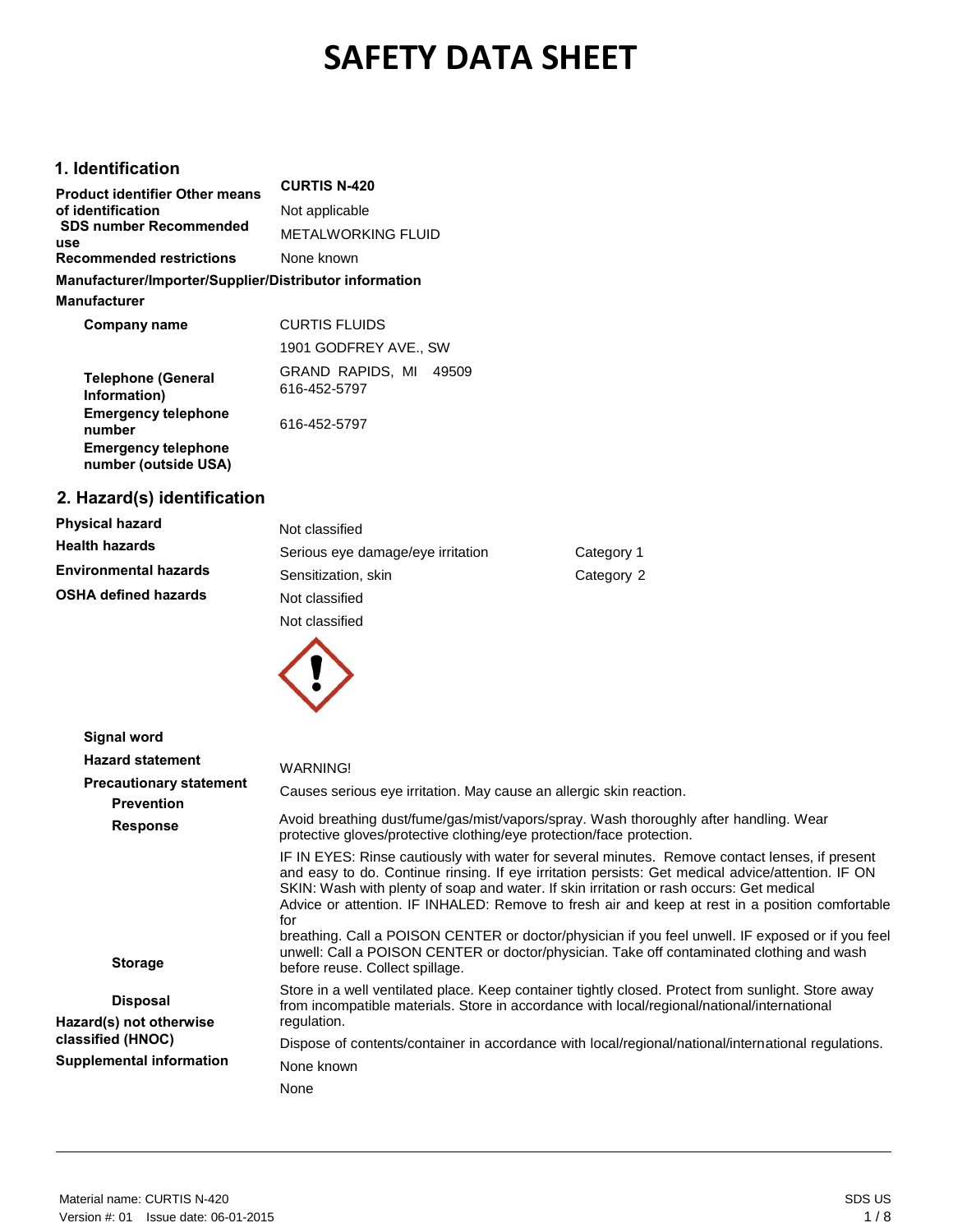## **3. Composition/information on ingredients**

#### **Mixtures**

| <b>Chemical name</b>                            | Common name and synonyms | <b>CAS number</b> | %           |
|-------------------------------------------------|--------------------------|-------------------|-------------|
| 3-IODO-2-PROPYNYL BITYL CARBAMATE               |                          | Mixture           | $0.1 - 1.0$ |
|                                                 |                          |                   |             |
| DIETHYLENE GLYCOL MONOBUTYL ETHER               |                          | 112-34-5          | $1 - 5$     |
| HEXAHYDRO-1,3,5-TRIS (2-HYDROXETHYL)-S-TRIAZINE |                          | 4719-04-4         | $1 - 5$     |

Other components below reportable levels

\*Designates that a specific chemical identity and/or percentage of composition has been withheld as a trade secret

| 4. First-aid measures                                                        |                                                                                                                                                                                                                                                                                                         |
|------------------------------------------------------------------------------|---------------------------------------------------------------------------------------------------------------------------------------------------------------------------------------------------------------------------------------------------------------------------------------------------------|
| <b>Inhalation</b>                                                            | If breathing is difficult, remove to fresh air and keep at rest in a position comfortable for breathing.<br>Call a POISON CENTER or doctor/physician if you feel unwell. Under normal conditions of<br>intended use, this material is not expected to be an inhalation hazard.                          |
| <b>Skin contact</b>                                                          | Immediately flush with plenty of water for at least 15 minutes while removing contaminated clothing<br>and shoes. If skin irritation occurs: Get medical advice/attention. Wash contaminated clothing<br>before reuse.                                                                                  |
| Eye contact                                                                  | Immediately flush eyes with plenty of water for at least 15 minutes. Remove contact lenses, if<br>present and easy to do. Continue rinsing. If eye irritation persists: Get medical advice/attention.                                                                                                   |
| Ingestion                                                                    | Rinse mouth thoroughly. Do not give liquids. Never give anything by mouth to a victim who is<br>unconscious or is having convulsions. Do not induce vomiting. If vomiting occurs, keep head low<br>so that stomach content doesn't get into the lungs. Get medical advice/attention if you feel unwell. |
| <b>Most important</b><br>symptoms/effects, acute and<br>delayed              | Severe eye irritation. Symptoms may include stinging, tearing, redness, swelling, and blurred<br>vision.                                                                                                                                                                                                |
| Indication of immediate<br>medical attention and special<br>treatment needed | Provide general supportive measures and treat symptomatically. Symptoms may be delayed.                                                                                                                                                                                                                 |
| <b>General information</b>                                                   | If exposed or concerned: Get medical advice/attention. Show this safety data sheet to the doctor in<br>attendance. Wash contaminated clothing before reuse.                                                                                                                                             |
| 5. Fire-fighting measures                                                    |                                                                                                                                                                                                                                                                                                         |
| Suitable extinguishing media                                                 | Foam. Dry chemicals. Carbon dioxide (CO2). Use extinguishing measures that are appropriate to<br>local circumstances and the surrounding environment.                                                                                                                                                   |
| Unsuitable extinguishing<br>media                                            | Do not use water jet as an extinguisher, as this will spread the fire.                                                                                                                                                                                                                                  |
| Specific hazards arising from<br>the chemical                                | During fire, gases hazardous to health may be formed.                                                                                                                                                                                                                                                   |
| Special protective equipment<br>and precautions for firefighters             | Wear suitable protective equipment.                                                                                                                                                                                                                                                                     |
| <b>Fire fighting</b><br>equipment/instructions                               | Use standard firefighting procedures and consider the hazards of other involved materials. Move<br>containers from fire area if you can do so without risk.                                                                                                                                             |
| <b>Specific methods</b>                                                      | Use standard firefighting procedures and consider the hazards of other involved materials. In the<br>event of fire and/or explosion do not breathe fumes.                                                                                                                                               |
| <b>General fire hazards</b>                                                  | No unusual fire or explosion hazards noted.                                                                                                                                                                                                                                                             |
| 6. Accidental release measures                                               |                                                                                                                                                                                                                                                                                                         |

**Personal precautions, protective equipment and emergency procedures** Keep unnecessary personnel away. Keep people away from and upwind of spill/leak. Wear appropriate protective equipment and clothing during clean-up. Do not breathe mist or vapor. Do not touch damaged containers or spilled material unless wearing appropriate protective clothing. Ensure adequate ventilation. Local authorities should be advised if significant spillages cannot be contained. For personal protection, see section 8 of the SDS.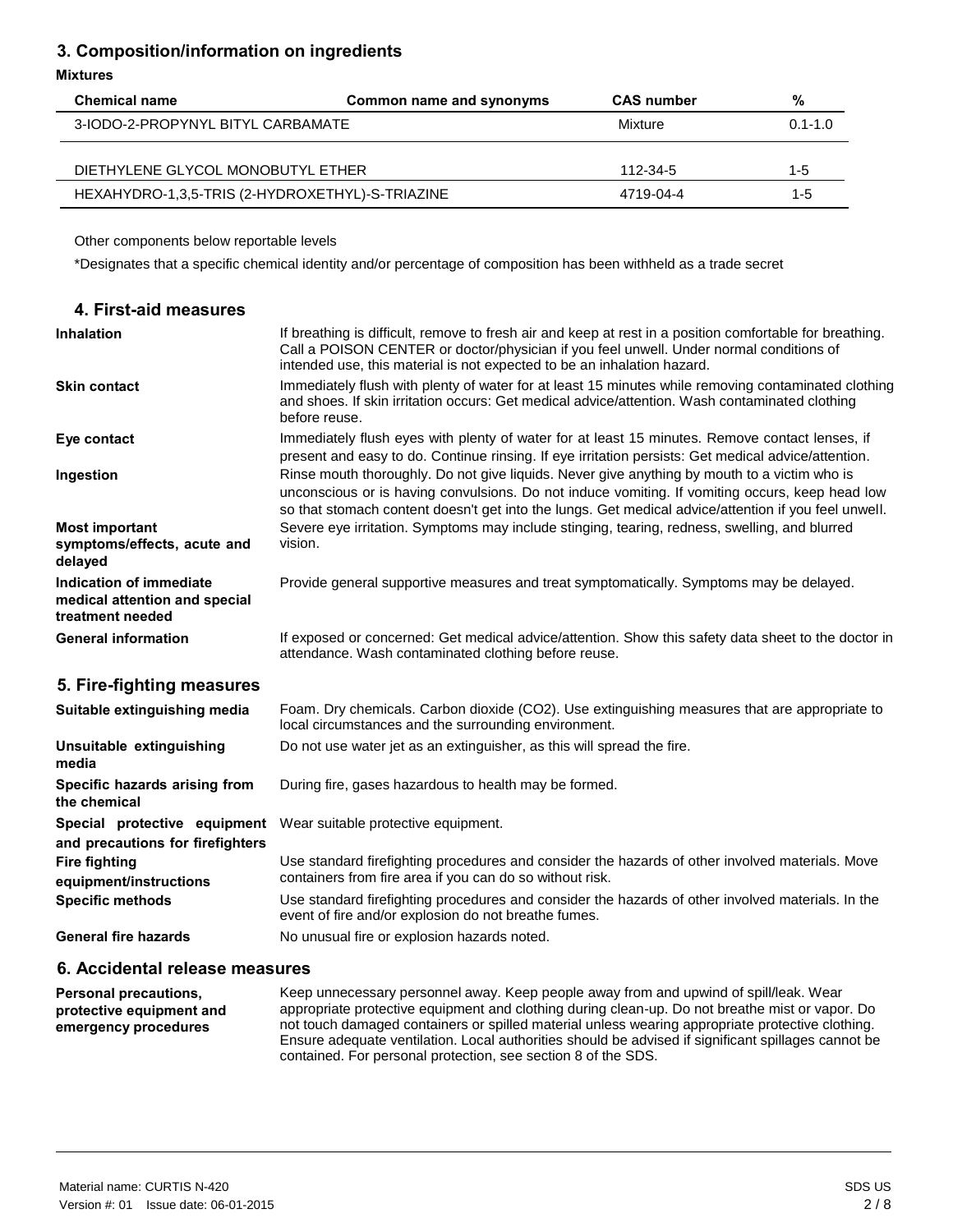| Methods and materials for<br>containment and cleaning up        | Local authorities should be advised if significant spillages cannot be contained.                                                                                                                                                                                                                                                                                                                                                         |
|-----------------------------------------------------------------|-------------------------------------------------------------------------------------------------------------------------------------------------------------------------------------------------------------------------------------------------------------------------------------------------------------------------------------------------------------------------------------------------------------------------------------------|
|                                                                 | Large Spills: Stop the flow of material, if this is without risk. Use water spray to reduce vapors or<br>divert vapor cloud drift. Dike the spilled material, where this is possible. Cover with plastic sheet to<br>prevent spreading. Absorb in vermiculite, dry sand or earth and place into containers. Clean up in<br>accordance with all applicable regulations. Following product recovery, flush area with water.                 |
|                                                                 | Small Spills: Wipe up with absorbent material (e.g. cloth, fleece). Clean surface thoroughly to<br>remove residual contamination.                                                                                                                                                                                                                                                                                                         |
| <b>Environmental precautions</b>                                | Never return spills to original containers for re-use. For waste disposal, see section 13 of the SDS.<br>Avoid discharge into drains, water courses or onto the ground. Contact local authorities in case of<br>spillage to drain/aquatic environment. Use appropriate containment to avoid environmental<br>contamination.                                                                                                               |
| 7. Handling and storage                                         |                                                                                                                                                                                                                                                                                                                                                                                                                                           |
| Precautions for safe handling                                   | Do not cut, weld, solder, drill, grind, or expose containers to heat, flame, sparks, or other sources<br>of ignition. Avoid contact with eyes. Avoid prolonged exposure. Provide adequate ventilation. Wear<br>appropriate personal protective equipment. Observe good industrial hygiene practices.                                                                                                                                      |
| Conditions for safe storage,<br>including any incompatibilities | To maintain product quality, do not store in heat or direct sunlight. Store in original tightly closed<br>container. Room temperature - normal conditions. Store away from incompatible materials (see<br>Section 10 of the SDS). Keep this material away from food, drink and animal feed. Do not allow<br>material to freeze. If frozen, product may separate. Thaw completely at room temperature and stir<br>thoroughly prior to use. |

## **8. Exposure controls/personal protection**

## **Occupational exposure limits**

| <b>ACGIH</b>                                                |                                                                       |                                                                                                                                                                                                                                                                                                                                                                                                                                                                                             |  |
|-------------------------------------------------------------|-----------------------------------------------------------------------|---------------------------------------------------------------------------------------------------------------------------------------------------------------------------------------------------------------------------------------------------------------------------------------------------------------------------------------------------------------------------------------------------------------------------------------------------------------------------------------------|--|
|                                                             | Type                                                                  | Value                                                                                                                                                                                                                                                                                                                                                                                                                                                                                       |  |
| DIETHYLENE GLYCOL<br>MONOBUTYL ETHER (CAS<br>$112 - 34 - 5$ | <b>TWA</b>                                                            | <b>10 PPM</b>                                                                                                                                                                                                                                                                                                                                                                                                                                                                               |  |
| Appropriate engineering<br>controls                         |                                                                       | Good general ventilation (typically 10 air changes per hour) should be used. Ventilation rates<br>should be matched to conditions. If applicable, use process enclosures, local exhaust ventilation,<br>or other engineering controls to maintain airborne levels below recommended exposure limits. If<br>exposure limits have not been established, maintain airborne levels to an acceptable level. Provide<br>eyewash station. Eye wash fountain and emergency showers are recommended. |  |
|                                                             | Individual protection measures, such as personal protective equipment |                                                                                                                                                                                                                                                                                                                                                                                                                                                                                             |  |
| Eye/face protection                                         | recommended.                                                          | Wear safety glasses with side shields (or goggles). Do not get in eyes. Eye wash fountain is                                                                                                                                                                                                                                                                                                                                                                                                |  |
| <b>Skin protection</b>                                      |                                                                       |                                                                                                                                                                                                                                                                                                                                                                                                                                                                                             |  |
| <b>Hand protection</b>                                      | Use protective gloves made of: Nitrile.                               |                                                                                                                                                                                                                                                                                                                                                                                                                                                                                             |  |
| <b>Other</b>                                                | Wear suitable protective clothing and gloves.                         |                                                                                                                                                                                                                                                                                                                                                                                                                                                                                             |  |
| <b>Respiratory protection</b>                               |                                                                       | In case of insufficient ventilation, wear suitable respiratory equipment.                                                                                                                                                                                                                                                                                                                                                                                                                   |  |
| <b>Thermal hazards</b>                                      | Wear appropriate thermal protective clothing, when necessary.         |                                                                                                                                                                                                                                                                                                                                                                                                                                                                                             |  |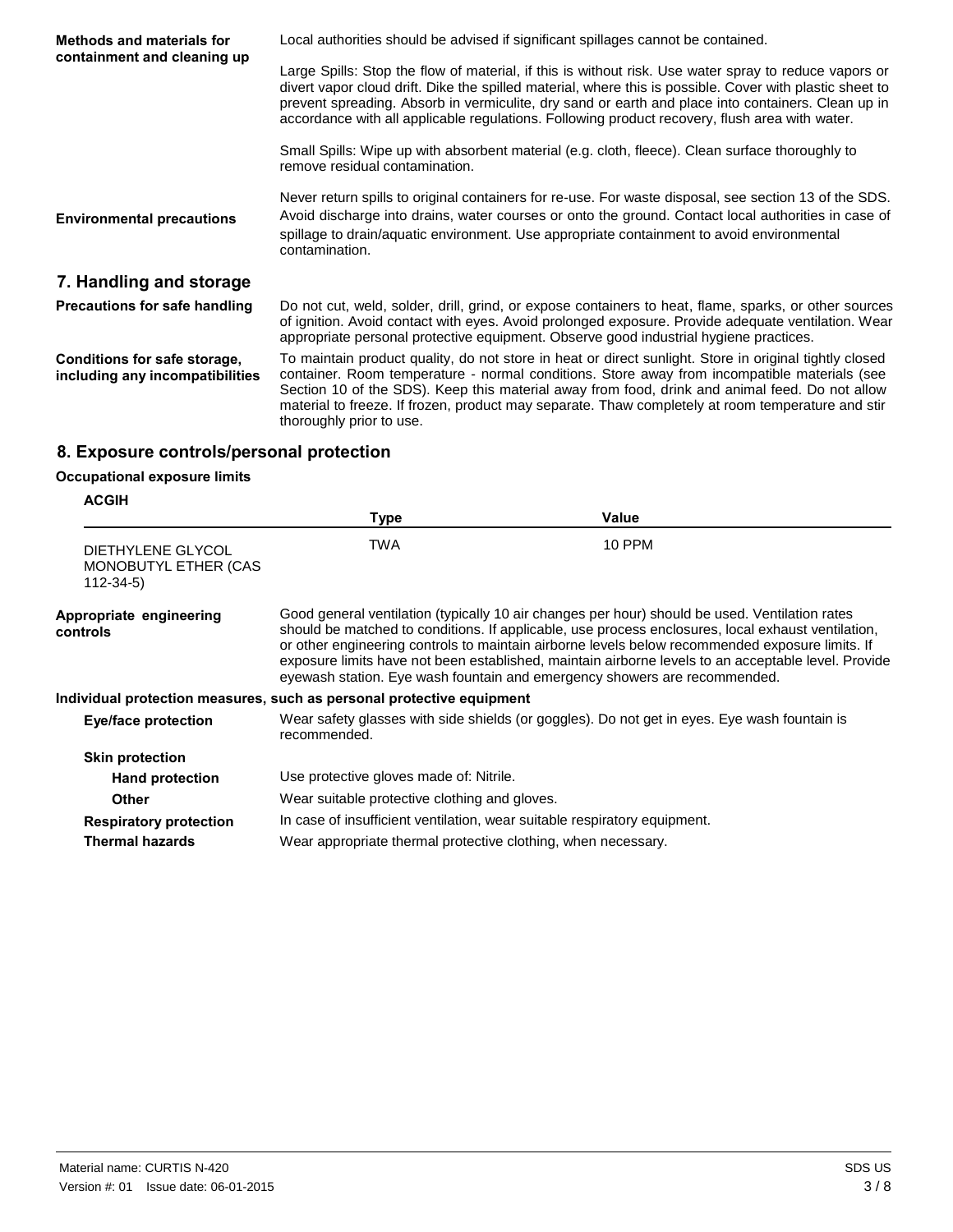**General hygiene** When using, do not eat, drink or smoke. Do not get in eyes, on skin, on clothing. Always observe **considerations** good personal hygiene measures, such as washing after handling the material and before eating, drinking, and/or smoking. Routinely wash work clothing and protective equipment to remove contaminants.

## **9. Physical and chemical properties**

| <b>Appearance</b>                                 | Clear                    |
|---------------------------------------------------|--------------------------|
| <b>Physical state</b>                             | Liquid                   |
| Form                                              | Liquid                   |
| Color                                             | Amber                    |
| Odor                                              | Mild                     |
| <b>Odor threshold</b>                             | Not available.           |
| рH                                                | 9.0-9.3 Typical          |
| Melting point/freezing point                      | $<$ 32 °F ( $<$ 0 °C)    |
| Initial boiling point and boiling<br>range        | $> 212$ °F ( $> 100$ °C) |
| <b>Flash point</b>                                | Not applicable           |
| <b>Evaporation rate</b>                           | Like water when diluted  |
| <b>Flammability (solid, gas)</b>                  | Not applicable           |
| Upper/lower flammability or explosive limits      |                          |
| <b>Flammability limit - lower</b><br>(%)          | Not available            |
| <b>Flammability limit - upper</b><br>(%)          | Not available            |
| Explosive limit - lower (%)                       | Not available            |
| Explosive limit - upper (%)                       | Not available            |
| Vapor pressure                                    | Not available            |
| <b>Vapor density</b>                              | Not available            |
| <b>Relative density</b>                           | Not available            |
| Solubility(ies)                                   | 100 % Water Miscible     |
| <b>Partition coefficient</b><br>(n-octanol/water) | Not available            |
| <b>Auto-ignition temperature</b>                  | Not available            |
| <b>Decomposition temperature</b>                  | Not available            |
| Viscosity                                         | Not available            |
| <b>Other information</b>                          |                          |
| pH in aqueous solution                            | $9.0 \& 5\%$             |
| <b>Specific gravity</b>                           | 0.97                     |
| VOC ASTM D2369                                    | 15 %                     |

#### **10. Stability and reactivity**

| <b>Reactivity</b>                          | The product is stable and non-reactive under normal conditions of use, storage and transport.            |
|--------------------------------------------|----------------------------------------------------------------------------------------------------------|
| <b>Chemical stability</b>                  | Material is stable under normal conditions.                                                              |
| Possibility of hazardous<br>reactions      | No dangerous reaction known under conditions of normal use. Hazardous polymerization does not<br>occur.  |
| <b>Conditions to avoid</b>                 | Heat, flames and sparks. Temperatures exceeding the flash point. Contact with incompatible<br>materials. |
| Incompatible materials                     | Avoid contact with oxidizers or reducing agents.                                                         |
| <b>Hazardous decomposition</b><br>products | Smoke, fumes, and oxides of carbon                                                                       |

## **11. Toxicological information**

#### **Information on likely routes of exposure**

**Inhalation** Prolonged inhalation may be harmful. May be harmful if swallowed and enters airways.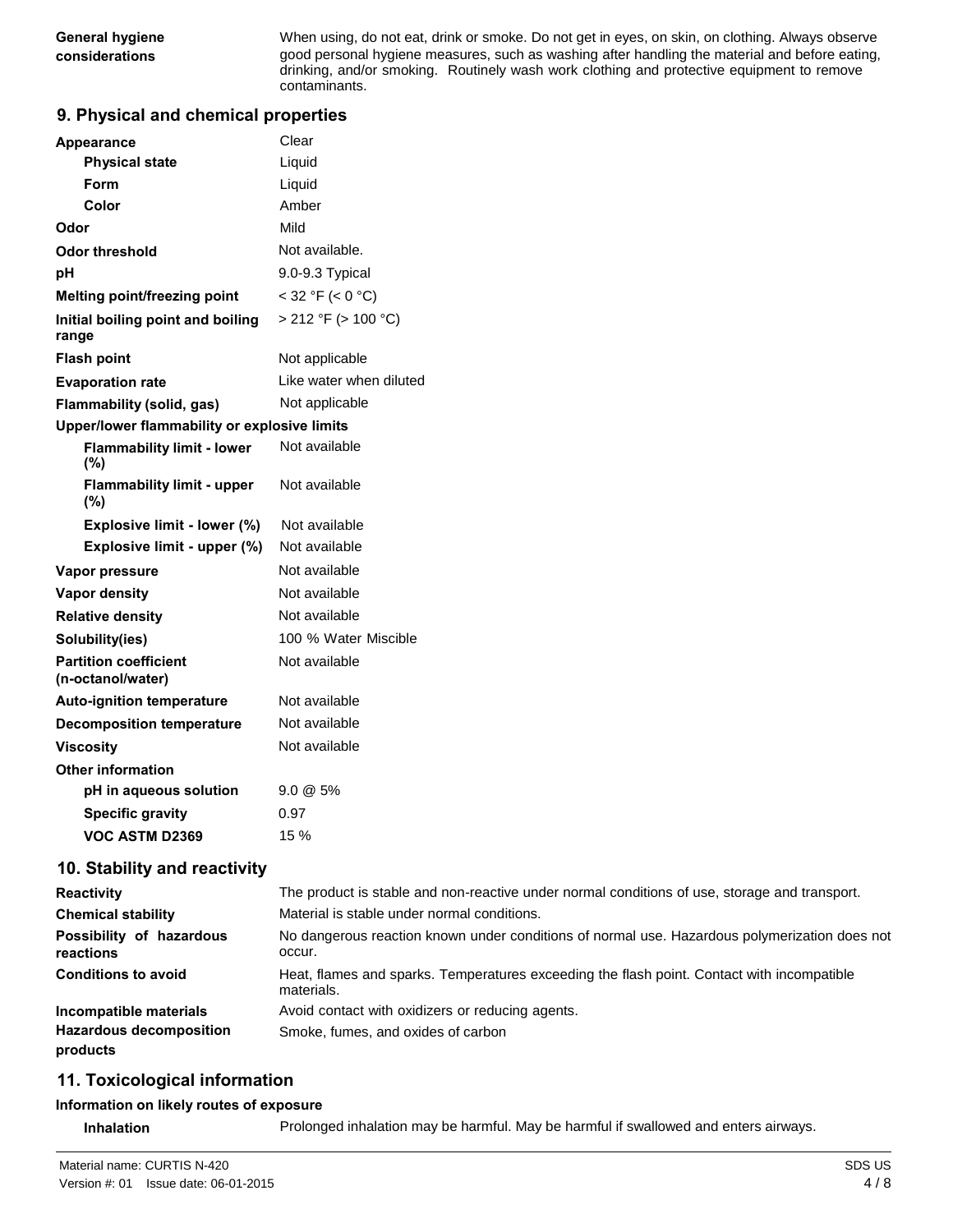| <b>Skin contact</b>                                                                | May be irritating to the skin. Frequent or prolonged contact may defat and dry the skin, leading to<br>discomfort and dermatitis. |                          |
|------------------------------------------------------------------------------------|-----------------------------------------------------------------------------------------------------------------------------------|--------------------------|
| Eye contact                                                                        | Causes serious eye irritation. Direct contact with eyes may cause temporary irritation.                                           |                          |
| Ingestion                                                                          | Expected to be a low ingestion hazard.                                                                                            |                          |
| Symptoms related to the<br>physical, chemical and<br>toxicological characteristics | Severe eye irritation. Symptoms may include stinging, tearing, redness, swelling, and blurred<br>vision.                          |                          |
| Information on toxicological effects                                               |                                                                                                                                   |                          |
| <b>Acute toxicity</b>                                                              | Expected to be a low hazard for usual industrial or commercial handling by trained personnel.                                     |                          |
| <b>Components</b>                                                                  | <b>Species</b>                                                                                                                    | <b>Test Results</b>      |
| DIETHYLENE GLYCOL MONOBUTYL ETHER (CAS 112-34-5<br>Dermal                          |                                                                                                                                   |                          |
| LD 50<br>Oral                                                                      | Rabbit<br>Guinea Pig                                                                                                              | 2700 mg/kg<br>2000 mg/kg |
| 3-IODO-2-PROPYNYL BUTYLCARBAMATE (CAS 55406-53-6)<br>Dermal                        |                                                                                                                                   |                          |
| LD50<br>Oral                                                                       | Rabbit                                                                                                                            | >2000 mg/kg              |
| LD50                                                                               | Rat                                                                                                                               | $1.1$ g/kg               |
|                                                                                    |                                                                                                                                   |                          |
|                                                                                    | * Estimates for product may be based on additional component data not shown.                                                      |                          |
| <b>Skin corrosion/irritation</b>                                                   | Prolonged skin contact may cause temporary irritation. Defatting, drying and cracking of skin.                                    |                          |
| Serious eye damage/eye<br><i>irritation</i>                                        | Causes serious eye irritation.                                                                                                    |                          |
| Respiratory or skin sensitization                                                  |                                                                                                                                   |                          |
| <b>Respiratory sensitization</b>                                                   | Not a respiratory sensitizer.                                                                                                     |                          |
| <b>Skin sensitization</b>                                                          | This product is not expected to cause skin sensitization.                                                                         |                          |
| <b>Germ cell mutagenicity</b>                                                      | No data available to indicate product or any components present at greater than 0.1% are<br>mutagenic or genotoxic.               |                          |

This product is not considered to be a carcinogen by IARC, ACGIH, NTP, or OSHA.

**Carcinogenicity**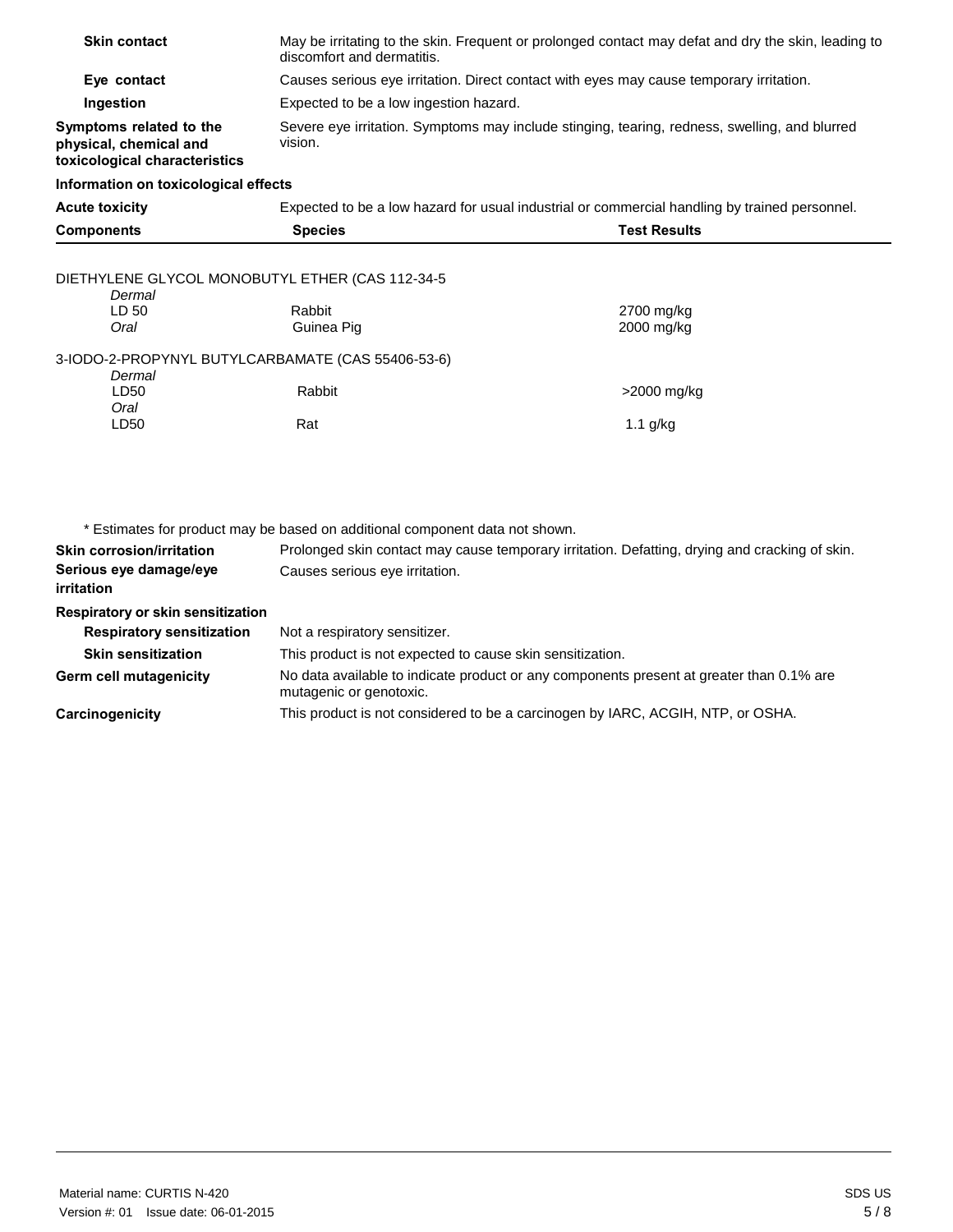|                                                       | US. OSHA Specifically Regulated Substances (29 CFR 1910.1001-1050)                                                                                                                                    |                                                                                                                                                                                            |
|-------------------------------------------------------|-------------------------------------------------------------------------------------------------------------------------------------------------------------------------------------------------------|--------------------------------------------------------------------------------------------------------------------------------------------------------------------------------------------|
| Not listed.                                           |                                                                                                                                                                                                       |                                                                                                                                                                                            |
| <b>Reproductive toxicity</b>                          | This product is not expected to cause reproductive or developmental effects.                                                                                                                          |                                                                                                                                                                                            |
| Specific target organ toxicity -<br>single exposure   | Not classified.                                                                                                                                                                                       |                                                                                                                                                                                            |
| Specific target organ toxicity -<br>repeated exposure | Not classified.                                                                                                                                                                                       |                                                                                                                                                                                            |
| <b>Aspiration hazard</b>                              | injury or death.                                                                                                                                                                                      | If aspirated into lungs during swallowing or vomiting, may cause chemical pneumonia, pulmonary                                                                                             |
| <b>Chronic effects</b>                                | Prolonged inhalation may be harmful.                                                                                                                                                                  |                                                                                                                                                                                            |
| 12. Ecological information                            |                                                                                                                                                                                                       |                                                                                                                                                                                            |
| <b>Ecotoxicity</b>                                    | The product is not classified as environmentally hazardous. However, this does not exclude the<br>possibility that large or frequent spills can have a harmful or damaging effect on the environment. |                                                                                                                                                                                            |
| <b>Components</b>                                     | <b>Species</b>                                                                                                                                                                                        | <b>Test Results</b>                                                                                                                                                                        |
| <b>Aquatic</b>                                        |                                                                                                                                                                                                       |                                                                                                                                                                                            |
| <b>Acute None Listed</b>                              |                                                                                                                                                                                                       |                                                                                                                                                                                            |
|                                                       |                                                                                                                                                                                                       |                                                                                                                                                                                            |
|                                                       | * Estimates for product may be based on additional component data not shown.                                                                                                                          |                                                                                                                                                                                            |
| Persistence and degradability                         | No data is available on the degradability of this product.                                                                                                                                            |                                                                                                                                                                                            |
| <b>Bioaccumulative potential</b>                      |                                                                                                                                                                                                       |                                                                                                                                                                                            |
| Partition coefficient n-octanol / water (log Kow)     |                                                                                                                                                                                                       |                                                                                                                                                                                            |
| <b>Mobility in soil</b>                               | No data available.                                                                                                                                                                                    |                                                                                                                                                                                            |
| Other adverse effects                                 |                                                                                                                                                                                                       | No other adverse environmental effects (e.g. ozone depletion, photochemical ozone creation<br>potential, endocrine disruption, global warming potential) are expected from this component. |
| 13. Disposal considerations                           |                                                                                                                                                                                                       |                                                                                                                                                                                            |

| <b>Disposal instructions</b>             | Consult authorities before disposal. Do not contaminate ponds, waterways or ditches with<br>chemical or used container. Dispose of contents/container in accordance with<br>local/regional/national/international regulations.                   |
|------------------------------------------|--------------------------------------------------------------------------------------------------------------------------------------------------------------------------------------------------------------------------------------------------|
| Local disposal regulations               | Dispose in accordance with all applicable regulations.                                                                                                                                                                                           |
| Hazardous waste code                     | The waste code should be assigned in discussion between the user, the producer and the waste<br>disposal company.                                                                                                                                |
| Waste from residues / unused<br>products | Dispose of in accordance with local regulations. Empty containers or liners may retain some<br>product residues. This material and its container must be disposed of in a safe manner (see:<br>Disposal instructions).                           |
| Contaminated packaging                   | Empty containers should be taken to an approved waste handling site for recycling or disposal.<br>Since emptied containers may retain product residue, follow label warnings even after container is<br>emptied. Do not re-use empty containers. |

## **14. Transport information**

#### **DOT**

Not regulated as dangerous goods. Not regulated by D.O.T.

## **IATA**

Not regulated as dangerous goods. Not regulated by D.O.T.

## **IMDG**

Not regulated as dangerous goods. Not regulated by D.O.T.

**Transport in bulk according to** Not established. **Annex II of MARPOL 73/78 and** 

**the IBC Code**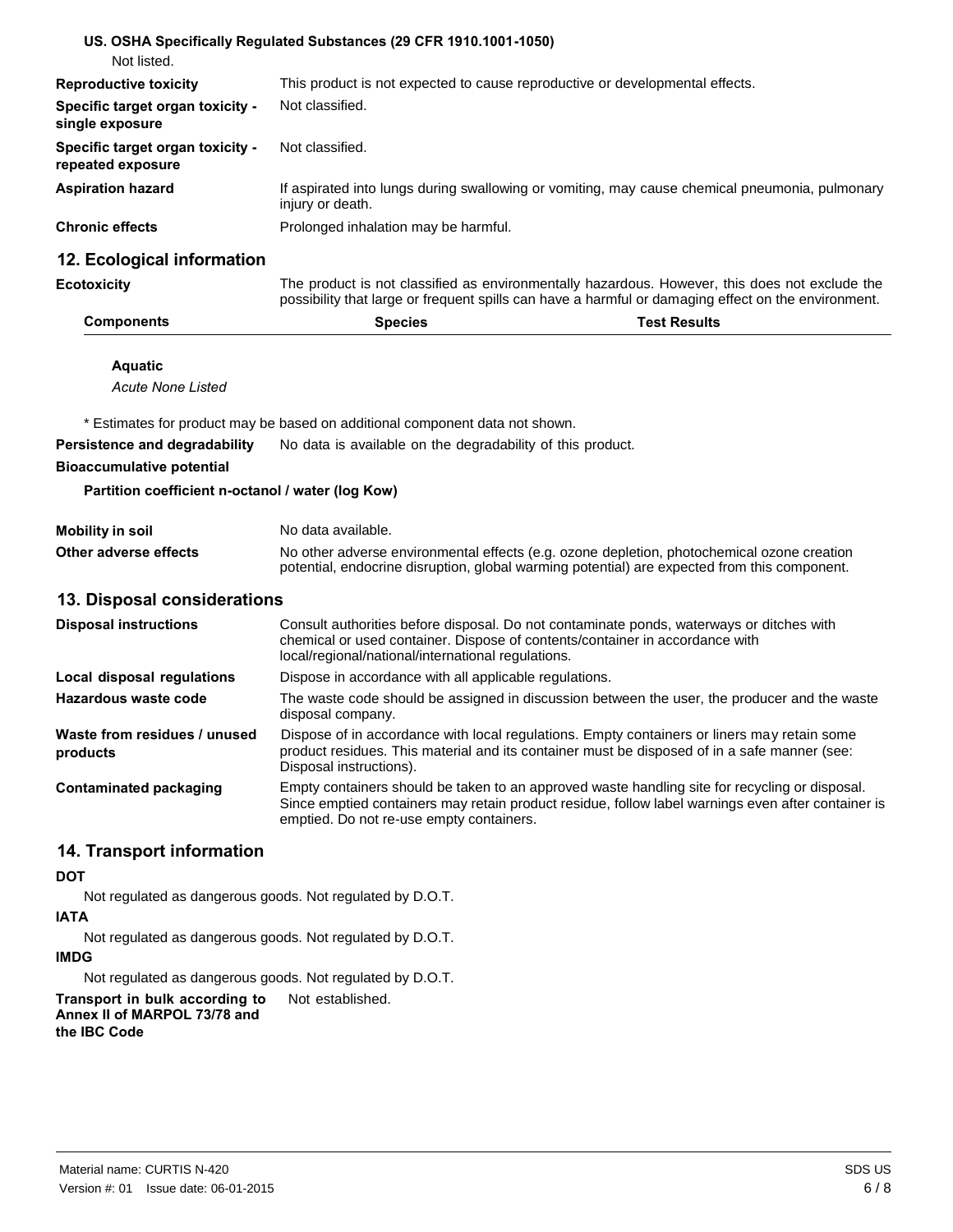## **15. Regulatory information**

**US federal regulations** This product is a "Hazardous Chemical" as defined by the OSHA Hazard Communication Standard, 29 CFR 1910.1200. It may be reportable under the provisions of SARA Sections 311 and 312 if specific threshold criteria are met or exceeded. **TSCA Section 12(b) Export Notification (40 CFR 707, Subpt. D)**  HEXAHYDRO-1,3,5-TRIS (2-HYDROXYTHYL)-S-TRIAZINE (CAS 4719-04-4) 1.0% One time export notification only **CERCLA Hazardous Substance List (40 CFR 302.4)** 

Not listed.

#### **SARA 304 Emergency release notification**

Not regulated.

#### **US. OSHA Specifically Regulated Substances (29 CFR 1910.1001-1050)**

Not listed.

#### **Superfund Amendments and Reauthorization Act of 1986 (SARA)**

| <b>Hazard categories</b> | Immediate Hazard - Yes<br>Delayed Hazard -<br>Fire Hazard -<br>Pressure Hazard - | No.<br>N٥<br>- No |
|--------------------------|----------------------------------------------------------------------------------|-------------------|
|                          | Reactivity Hazard - No                                                           |                   |

#### **SARA 302 Extremely hazardous substance**

Not listed.

**SARA 311/312 Hazardous** Yes **chemical** 

#### **SARA 313 (TRI reporting)**

| DIFTHYLENE GLYCOL MONOBUTYL ETHER | CAS 112-34-5 | 1-5 % BY WEIGHT                   |
|-----------------------------------|--------------|-----------------------------------|
| 3-IODO-2-PROPYNYL BUTYLCARBAMATE  |              | CAS 55406-53-6 0.1-1.0% BY WEIGHT |

#### **Other federal regulations**

Not regulated.

#### **Clean Air Act (CAA) Section 112(r) Accidental Release Prevention (40 CFR 68.130)**

Not regulated.

**Safe Drinking Water Act** Not regulated.

**(SDWA)** 

**FDA** Not regulated.

- **US state regulations**
- **US. California Controlled Substances. CA Department of Justice (California Health and Safety Code Section 11100)**  Not listed.
- **US. Massachusetts RTK - Substance List**

Not regulated.

- **US. New Jersey Worker and Community Right-to-Know Act** 
	- Not listed.

#### **US. Pennsylvania Worker and Community Right-to-Know Law**

- Not listed.
- **US. Rhode Island RTK**

Not regulated.

**Quality Management**

**1144 (VOC Emissions)**

**California South Coast Air**  This product is subject to SCAQMD Rule 1144; it is compliant and may be sold and used in the **District (SCAQMD) Rule**  SCAQMD. The VOC content of the product is73 g/L, measured by ASTM Method E-1868-10. This product has a specified use dilution VOC limit of 75 g/L, the maximum dilution concentration is 100 % to maintain compliance.

#### **US. California Proposition 65**

California Safe Drinking Water and Toxic Enforcement Act of 1986 (Proposition 65): This material is not known to contain any chemicals currently listed as carcinogens or reproductive toxins.

#### **International Inventories**

| Country(s) or region | Inventory name                      | On inventory or exempt (yes/no)* |
|----------------------|-------------------------------------|----------------------------------|
| Canada               | Domestic Substances List (DSL)      | Yes                              |
| Canada               | Non-Domestic Substances List (NDSL) | No                               |